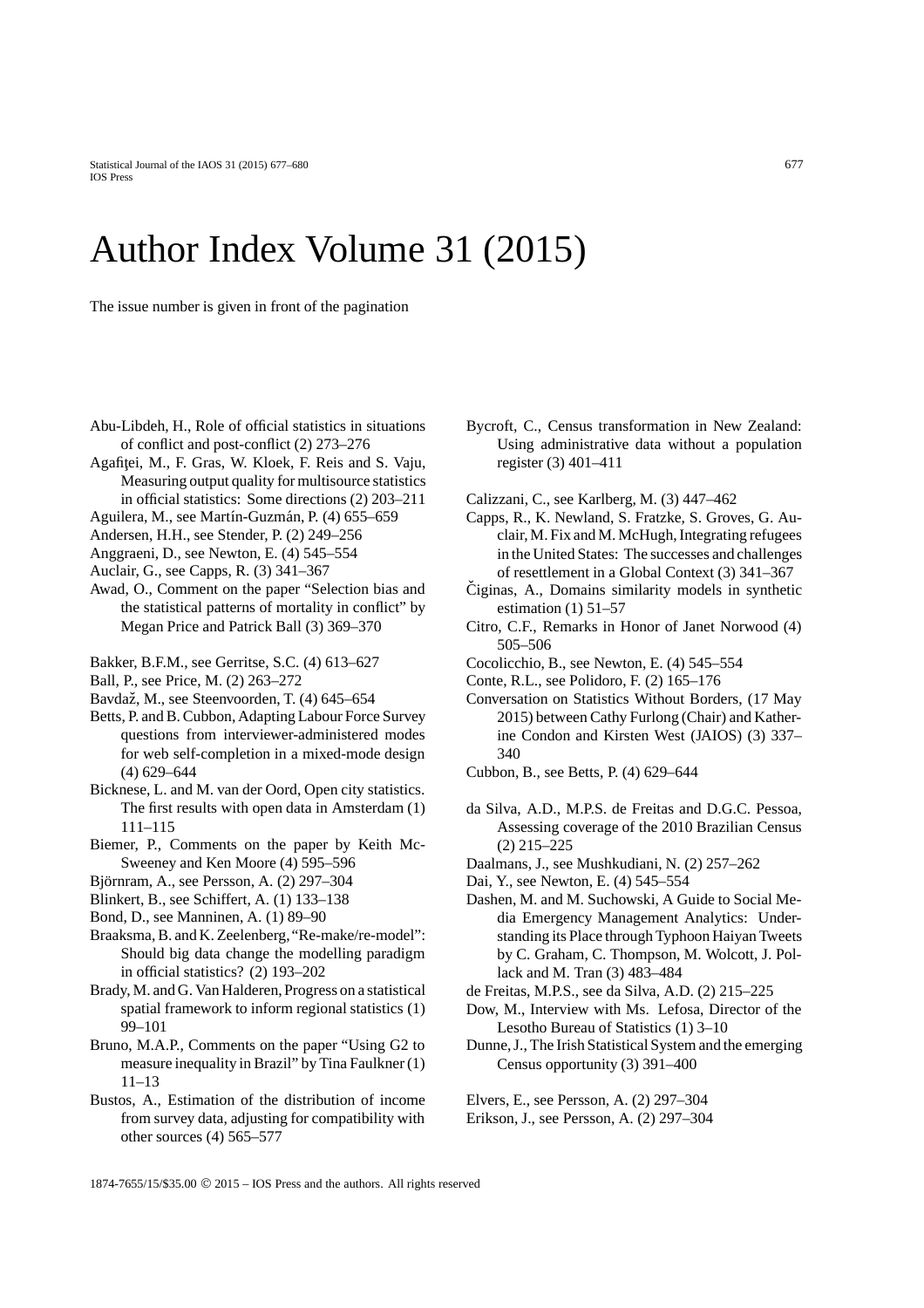- Färnström, A., The policeman and the statistician  $(1)$ 29–38
- Faulkner, C.M., More on data sources for estimating income inequality in the United States: A Bustos sequel (4) 579–582
- Faulkner, C.M., Response to comments from Dr. Miguel Bruno and Dr. Celia Lessa Kerstenetzky on the paper "Using G2 to measure income inequality in two Latin American upper middle income countriesflfl (1) 17–20
- Feyen, M., Transforming how we produce statistics: An inside perspective (1) 59–66
- Firestone, M., see Smylie, J. (1) 67–87
- Fix, M., see Capps, R. (3) 341–367
- Fleishman, L. and Y. Gubman, Mass appraisal at the census level: Israeli case (4) 597–612
- Fratzke, S., see Capps, R. (3) 341–367
- Furlong, C., see Koczela, S. (3) 413–422
- Gerritse, S.C., B.F.M. Bakker and P.G.M. van der Heijden, Different methods to complete datasets used for capture-recapture estimation: Estimating the number of usual residents in the Netherlands (4) 613–627
- Giannini, R., see Polidoro, F. (2) 165–176
- Gissler, M., Short communication: Improving health statistics in the context of measuring quality of life in cities and urban regions (1) 97–98
- Graham, C., C. Thompson, M. Wolcott, J. Pollack and M. Tran, A guide to social media emergency management analytics: Understanding its place through Typhoon Haiyan tweets (2) 227–236
- Granath, S., Comment on the paper "The Policeman and the statistician: On the quality of the raw data in official statistics" (4) 539–540
- Granath, S., Short comment on: The Policeman and the statistician: On the quality of the raw data in official statistics, by Anton Färnström (1) 39–40
- Gras, F., see Agafiței, M. (2) 203-211
- Gras, F., see Karlberg, M. (3) 447–462
- Groves, S., see Capps, R. (3) 341–367
- Gubman, Y., see Fleishman, L. (4) 597–612

Interview with Denise Britz do N. Silva (3) 331–336 Interview with Mr. Shigeru Kawasaki (2) 145–155

- Jaakola, A., H. Kekkonen, T. Lahti and A. Manninen, Open data, open cities. Experiences from the Helsinki Metropolitan Area. Case Helsinki Region Infoshare www.hri.fi (1) 117–122
- Jang, L., see Léger, D. (4) 529–538
- Karlberg, M., F. Reis, C. Calizzani and F. Gras, A toolbox for a modular design and pooled analysis of sample survey programmes (3) 447–462
- Kekkonen, H., see Jaakola, A. (1) 117–122
- Kennickell, A., Curbstoning and culture (2) 237–240 Kennickell, A., Dirty and unknown: Statistical editing
- and imputation in the SCF (3) 435–445
- Kerstenetzky, C.L., Comments on the paper "Using G2 to measure inequality in Brazil" by Tina Faulkner (1) 15–16
- Kitchin, R., The opportunities, challenges and risks of big data for official statistics (3) 471–481
- Kloek, W., see Agafitei, M. (2) 203–211
- Koczela, S., C. Furlong, J. McCarthy and A. Mushtaq, Curbstoning and beyond: Confronting data fabrication in survey research (3) 413–422
- Kronz, C., see von Oppeln-Bronikowski, S. (4) 513– 522
- Kruse, K.-W., see Winker, P. (3) 423–434
- Kukutai, T. and M. Walter, Recognition and Indigenizing Official Statistics: Reflections from Aotearoa New Zealand and Australia (2) 317–326
- Lahti, T., see Jaakola, A. (1) 117–122
- Landrock, U., see Winker, P. (3) 423–434
- Léger, D. and L. Jang, From paper to EQ: Impact of introducing a new collection mode in a business survey (4) 529–538
- Little, R.J., Calibrated Bayes, an inferential paradigm for official statistics in the era of big data (4) 555– 563
- Ljones, O., Twenty years of the United Nations Fundamental Principles of Official Statistics: The present and an outlook into the future (3) 375–379
- Manninen, A. and D. Bond, Introduction (1) 89–90
- Manninen, A., see Jaakola, A. (1) 117–122
- Martín-Guzmán, P. and M. Aguilera, Statistical governance in the Latin American and the Caribbean Region: Achievements and challenges (4) 655– 659
- McCarney, P., The evolution of global city indicators and ISO37120: The first international standard on city indicators (1) 103–110
- McCarthy, J., see Koczela, S. (3) 413–422
- McElroy, T., see Nagaraja, C.H. (4) 661–676
- McHugh, M., see Capps, R. (3) 341–367
- McSweeney, K. and K. Moore, Innovating to do more with less – the story of Lean Six Sigma in the Central Statistics Office, Ireland (4) 587–592
- Meinke, I., see von Oppeln-Bronikowski, S. (4) 513– 522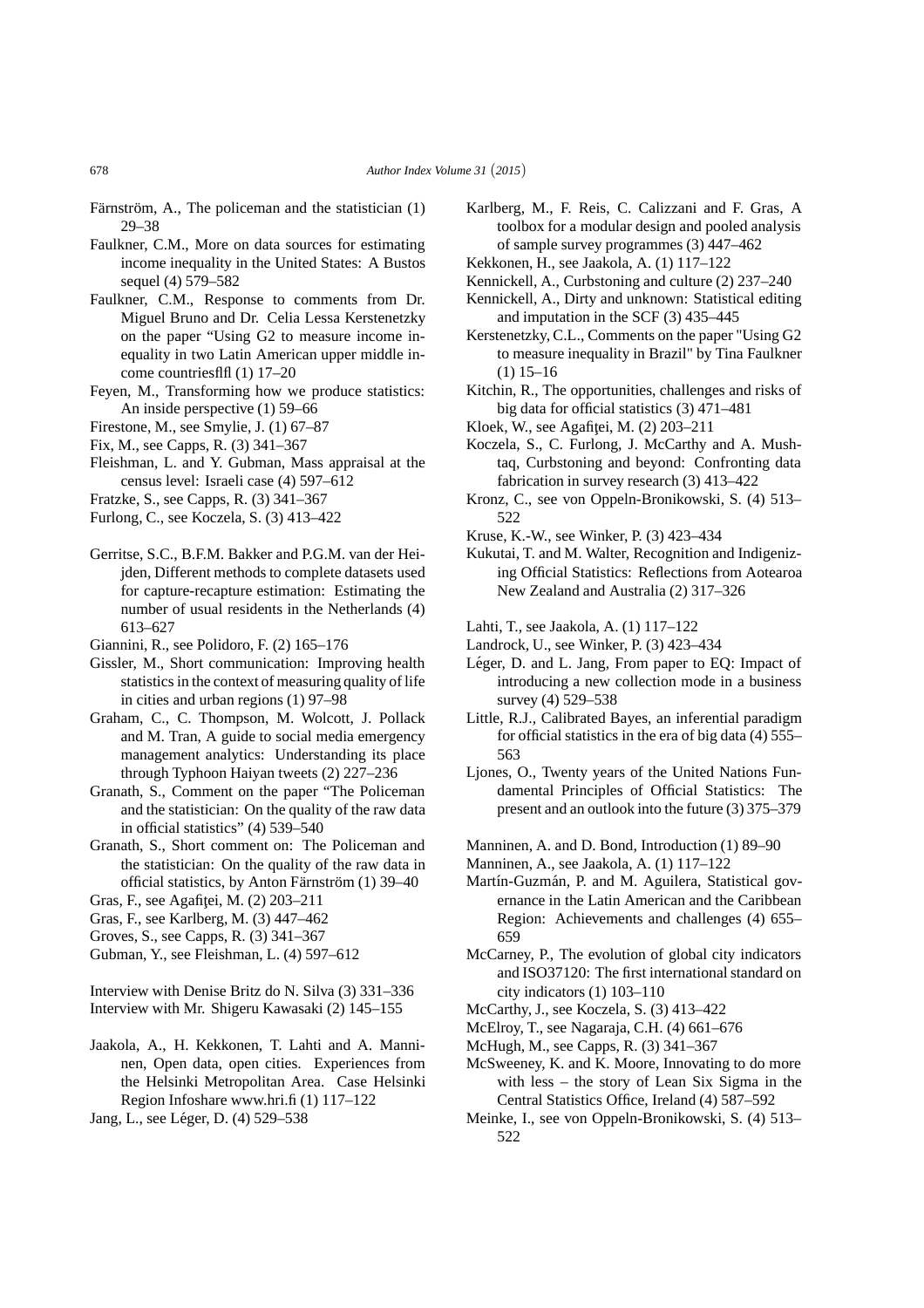Menold, N., see Winker, P. (3) 423–434

- Michalopoulou, C., Professional independence and accountability of statistical agencies are crucial: A brief history of the Greek official statistics (4) 507–512
- Michalopoulou, C., The implementation of the ten United Nations Fundamental Principles of Official Statistics: A comment (3) 373–374
- Migacz, M.T., Geostatistics Portal: A platform for statistical data geovisualization (3) 463–470
- Moore, K., see McSweeney, K. (4) 587–592
- Mosca, S., see Polidoro, F. (2) 165–176
- Mushkudiani, N., J. Daalmans and J. Pannekoek, Reconciliation of labour market statistics using macro-integration (2) 257–262
- Mushtaq, A., see Koczela, S. (3) 413–422
- Nagaraja, C.H. and T. McElroy, On the interpretation of multi-year estimates of the American Community Survey as period estimates (4) 661–676
- Neideck, G., P. Siu and A. Waters, Meeting national information needs on homelessness: Partnerships in developing, collecting and reporting homelessness services statistics (2) 277–284
- Newland, K., see Capps, R. (3) 341–367
- Newton, E., J. Teran, M. Wolcott, L. Velasquez, D. Anggraeni, Y. Dai and B. Cocolicchio, Predicting earthquake fatalities in Nepal (4) 545–554
- Norwood, P., Tribute to Janet L. Norwood (4) 499–500
- Norwood, S.H., Remembering Janet L. Norwood (4) 501–502
- O'Sullivan, L., Linking, selecting cut-offs, and examining quality in the Integrated Data Infrastructure (IDI) (1) 41–49
- Outrata, E., Influence of governance issues on the quality of official statistics (4) 523–527

Pannekoek, J., see Mushkudiani, N. (2) 257–262

- Persson, A., A. Björnram, E. Elvers and J. Erikson, A strategy to test questionnaires at a national statistical office (2) 297–304
- Pessoa, D.G.C., see da Silva, A.D. (2) 215–225
- Pierson, S., Official statistics principles compared (1) 21–23
- Plewes, T.J., A Legacy of Objectivity (4) 503–504
- Polidoro, F., R. Giannini, R.L. Conte, S. Mosca and F. Rossetti, Web scraping techniques to collect data on consumer electronics and airfares for Italian HICP compilation (2)  $165-176$
- Pollack, J., see Graham, C. (2) 227–236
- Price, M. and P. Ball, Selection bias and the statistical patterns of mortality in conflict (2) 263–272
- Price, M., Response to comment by Ms. Ola Awad on the paper "Selection bias and the statistical patterns of mortality in conflict" (3) 371–372
- Ramasamy, R.,The production of salary profiles of ICT professionals: Moving from structured database to big data analytics (2) 177–191
- Reedman, L., Discussant comments on the paper "Innovating to do more with less – the story of Lean Six Sigma in the Central Statistics Office, Ireland" (4) 593–594
- Reis, F., see Agafitei, M. (2) 203-211
- Reis, F., see Karlberg, M. (3) 447–462
- Ross, P.F., Understanding customer needs (2) 291–295
- Rossetti, F., see Polidoro, F. (2) 165–176
- Schiffert, A., T. Willmann, B. Blinkert, J. Spiegel and K. Trutzel, A municipal network of knowledge and technology: Collecting and presenting information on the quality of life and planning for the future of the generation 50plus in 13 European cities (1) 133–138
- Siu, P., see Neideck, G. (2) 277–284
- Smekens, M. and K. Zeelenberg, Lean Six Sigma at Statistics Netherlands (4) 583–586
- Smylie, J. and M. Firestone, Back to the basics: Identifying and addressing underlying challenges in achieving high quality and relevant health statistics for Indigenous populations in Canada (1) 67– 87
- Spiegel, J., see Schiffert, A. (1) 133–138
- Steenvoorden, T., T. Švigelj and M. Bavdaž, Satisfaction with official statistics producers (4) 645–654
- Stender, P., T. Thorsen and H.H. Andersen, Micro data integration for Labour Market Account (2) 249– 256
- Suchowski, M., see Dashen, M. (3) 483–484
- Suesser, J.R., Efficient statistical information system for the state building (1) 25–27
- $\text{Svigelj}, T$ ., see Steenvoorden, T. (4) 645–654
- Tam, S.-M., C. Wall, S. Whelan and M. Zhang, Discussion (4) 541–544
- Tammilehto-Luode, M., see Vilkama, K. (1) 91–96
- Teran, J., see Newton, E. (4) 545–554
- Thompson, C., see Graham, C. (2) 227–236
- Thorsen, T., see Stender, P. (2) 249–256
- Thygesen, L., The use of administrative sources for censuses: Merits and challenges (3) 381–389